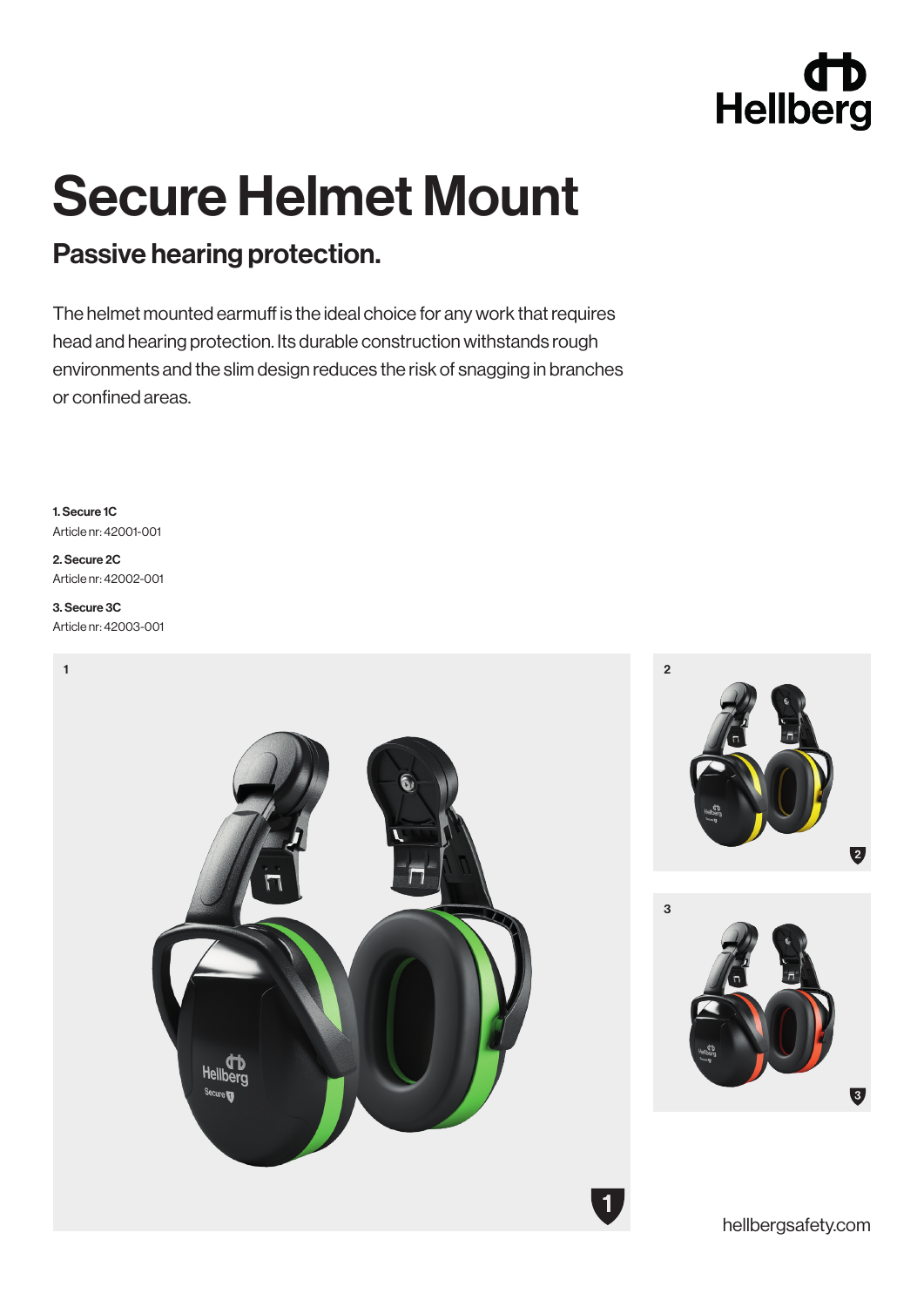## Hellbe

Overview/Features The Secure helmet mount style hearing protectors offer great comfort and quality to all professional users. The slim profile design increases stability and reduces the risk of snagging in confined areas.

- Protection level 1 for low to medium noise
- Very slim and light weight
- Protection level 2 for meduim to high noise
- Best choice for high frequency noise
- Protection level 3 for high to very high noise
- Best choice for low frequency noise

#### Noise Protection Level

 $\blacksquare$ 

 $3<sub>1</sub>$ 

Hellberg hearing protectors are divided into three noise protection levels, ranging from low to high noise protection. These are clearly indicated with bright safety colours for easy identification and selection.

#### Helmet mounted

Helmet attachment arms with a strong steel spring mechanism, lasting more than 10 000 oscillations which represents normal use of at least 5 years. No exposed metal parts for non-conductivity.

#### Three wearing positions

Park the hearing protector on the rear of the helmet when not in use, put them in stand-by position slightly off the ears, and push them inwards into working position covering the ears.

#### Approved with most popular helmets

Hellberg's helmet-mounted hearing protectors are all approved in combination with most popular safety helmets on the market – more than 45 different models. Always make sure your combination is tested and approved before you combine personal protective equipment.

#### Replaceable cushions with "snap-in" system

Comfortable cushions with minimal sweat retention and soft foam filling increases comfort. The snap-in system enables regular replacement for a long-lasting and hygienic product with high performance.

#### Integration with face protection

The unique visor integration allows you to combine any of Hellberg's hearing protectors with face protection.

#### **Accessories**

#### Part no 26108-910

99400-001 99401-001 99900-001

#### Description

Spare Helmet Arm Hygiene Kit Secure 1 & 2 Hygiene Kit Secure 3 Fresh Sweat Absorber